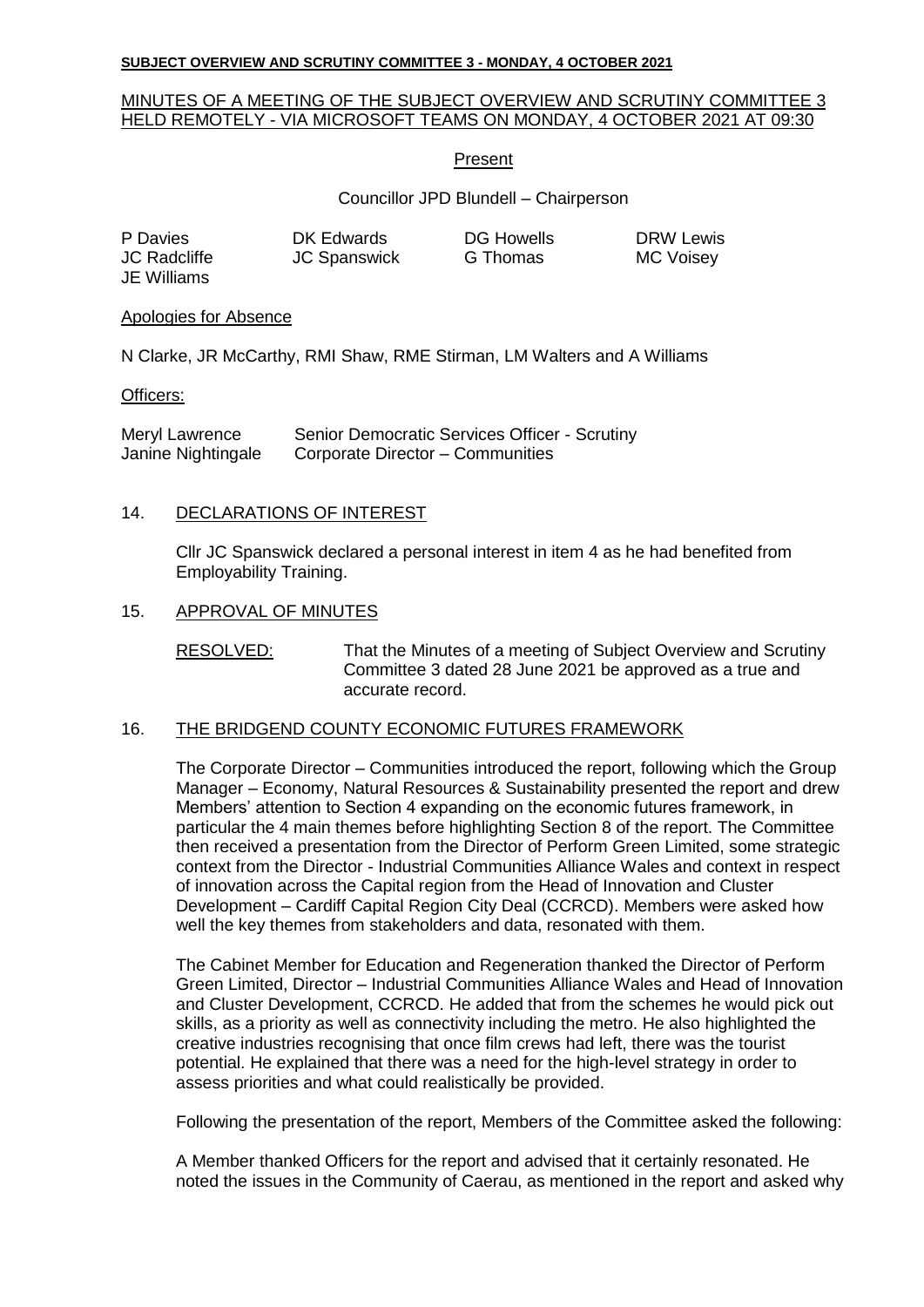it had gone up from  $35<sup>th</sup>$  in 2005 to  $5<sup>th</sup>$  currently, in term of deprivation, having received millions of pounds of European funding and asked about the outcomes for funding. The report was comprehensive, detailed and highlighted the issues which local councillors were aware of, however he felt outcomes, funding, and more importantly, the management, of that funding, would be key to success.

The Corporate Director – Communities advised that the information in front of the Committee was the start of the economic strategy, which captured all the variables and the strengths as well as weaknesses, which it was important to acknowledge. This was almost a gap analysis, which showed where the county borough was doing well and then looked at the areas it needed to specifically focus on. It didn't, at this stage, identify the direction of travel or what the funding mechanisms were in order to do the work because that work came next. Work was being done with all key stakeholders and those views and an understanding of the correct position would inform an action plan and funding road map. There was a reliance on external funding sources, and a number of them because European funding had ended, so there was a need to look at other mechanisms for funding initiatives going forward. This was all about partnership and a pan Wales approach but focusing on regional issues.

In terms of management of funding, there was very robust governance in place, but what was clear, was that previously the local authority may not have got to the heart of some of the issues. This was not to excuse the situation, but the local authority had worked tirelessly over the last 10 to 15 years to make differences to communities and still were, with a number of initiatives highlighted, although the Corporate Director – Communities acknowledged that this wasn't the panacea, but strategies were being put in place and it was important that areas were targeted where a real sustainable difference could be made going forward. The pandemic had really reset the economic landscape and what was being attempted to do, with the strategy, was to reset that and move forward in a more positive way.

The Member acknowledged the initiatives and asked how the Community benefited work wise. While he welcomed what was going on, the Ewenny Road site was a lost opportunity as housing did not replace employment and that was the primary employment site.

The Corporate Director – Communities explained in terms of the Ewenny Road site, that it had a number of key components including much needed housing, for the Valleys' community and an employment hub. Additionally, something that was quite important as well, was connectivity and there would be a Metro transport hub as part of the development, to connect buses and the train service, which was very important to move people to jobs, because not all jobs would be within the Valleys' community. There would also be some ULEV electric charging points, as well as active travel so the development itself, hopefully, was not just housing and had a much wider brief to play in regeneration.

The Director – Industrial Communities Alliance Wales explained that in terms of the point about the efficacy of European funding, there had been examples where it hadn't hit the spot, but they weren't always properly supported with complementary national policy initiatives and of course there were enormous counter economic forces at work. There was little support for the manufacturing sector over the years, which meant not being able to capitalise fully on the European funding. This was not to say the clock could not be reset with the UK Shared Prosperity Fund (UKSPF) and Bridgend's Economic Framework, and there was genuine opportunity now to have a wide-ranging strategy that encompassed housing, education, health and wellbeing, and all those other factors, that contributed to the prosperity of an area.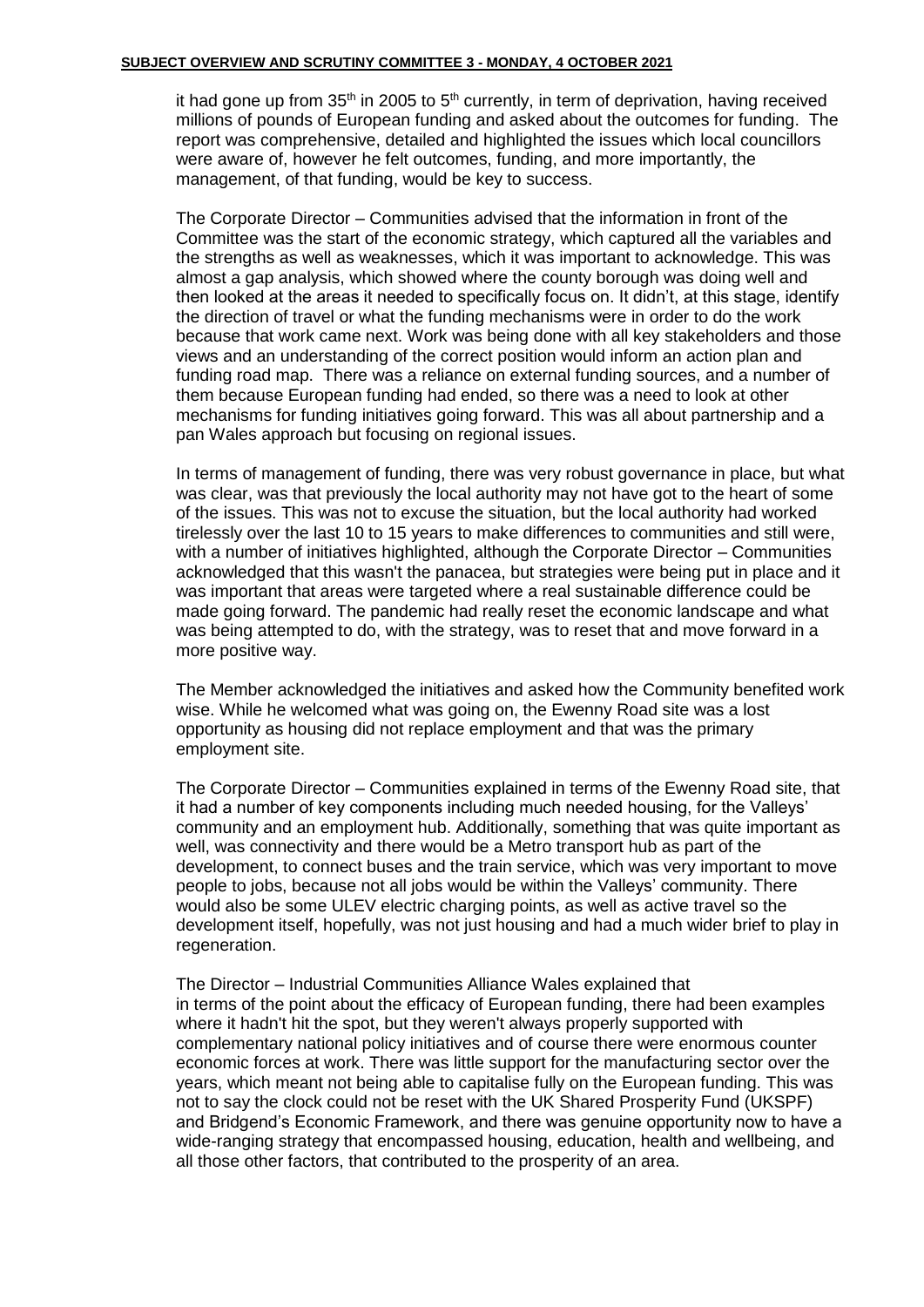The Leader stated that it was obviously disappointing and frustrating that progress had not been made in some of the most disadvantaged communities but reminded colleagues, particularly about Caerau, about the investment in education that had taken place including construction of a new primary and secondary school for the community. The development of the Caerau Construction Skills Centre and the Bridgend Employability Scheme had one of the best records, in terms of getting people into work, with at least 100 people having been helped. This was an important route out of poverty, although on its own, it was not always enough, but it certainly made a big difference, acknowledging the issues with low pay, and trying to work on that through the commitment to the real living wage and developing the skills for people, so that they could secure better employment opportunities. There were growing sectors, in terms of the life sciences, but there was a need to also support existing industries. A key employment site for the Llynfi Valley, and indeed the whole of the county borough, was Bridgend paper mills, securing high quality, high skilled, permanent, secure employment there. There was however, a need to do more and put a spotlight on where it wasn't working to identify what to do more of, in the strategy. Part of today's exercise was to listen to members, to the points made, and also listen very carefully, to what partners in the business sector and business community were saying was needed, to secure the environment and the conditions for support in jobs.

The Cabinet Member for Education and Regeneration explained that EU funding was underpinning the development of Maesteg Town Hall and the Marina in Porthcawl had been built by EU funding but acknowledged that there hadn't always been good monitoring of Objective 1 funding and there hadn't been a clear assessment of the extent to which it would contribute to raising median incomes per head, which should have been the prime objective. It was export led growth in goods and services, that was the key to economic development, and he hoped the partnership and the strategy being set up would focus on boosting trade whether in traditional industries, the creative industries, or other.

A Member highlighted the issues of transport and the last mile in particular, explaining the cuts and changes to bus services and reduction in taxis. He also noted that there were two empty school sites in the Caerau area and asked if this was part of the connectivity problem or part of the deprivation and so not seen as a place to build, noting that a neighbouring authority appeared to build on the site of empty schools much quicker.

The Cabinet Member for Communities explained that social housing grant didn't necessarily follow as quickly as a site became available so there was always a time lag. There was a planned program that needed to be developed and needed to be built into programs to allow that to happen, although he acknowledged the need for housing north of the M4.

The Corporate Director – Communities explained that there were regular meetings with First Cymru buses and they had been responsive in the past especially during the pandemic. Discussion had taken place around some of the routes that had ceased, and those conversations would continue. There were other things being done including active travel and looking at increasing trains to Maesteg, in respect of the Metro plus link, although she took on board the comment about connectivity with buses. There was a need to reduce the reliance on cars and be more sustainable in the approach.

The Leader explained that the local authority, as a matter of course, looked to redevelop former schools sites e.g., former sites in Ysgol Bryn Castell and Pencoed Primary School, that had provided new homes for local people. At the former site of Brynmenyn Primary School, the local authority was about to start construction on a new hub for children's services. The capital receipt had been important in terms of funding for Band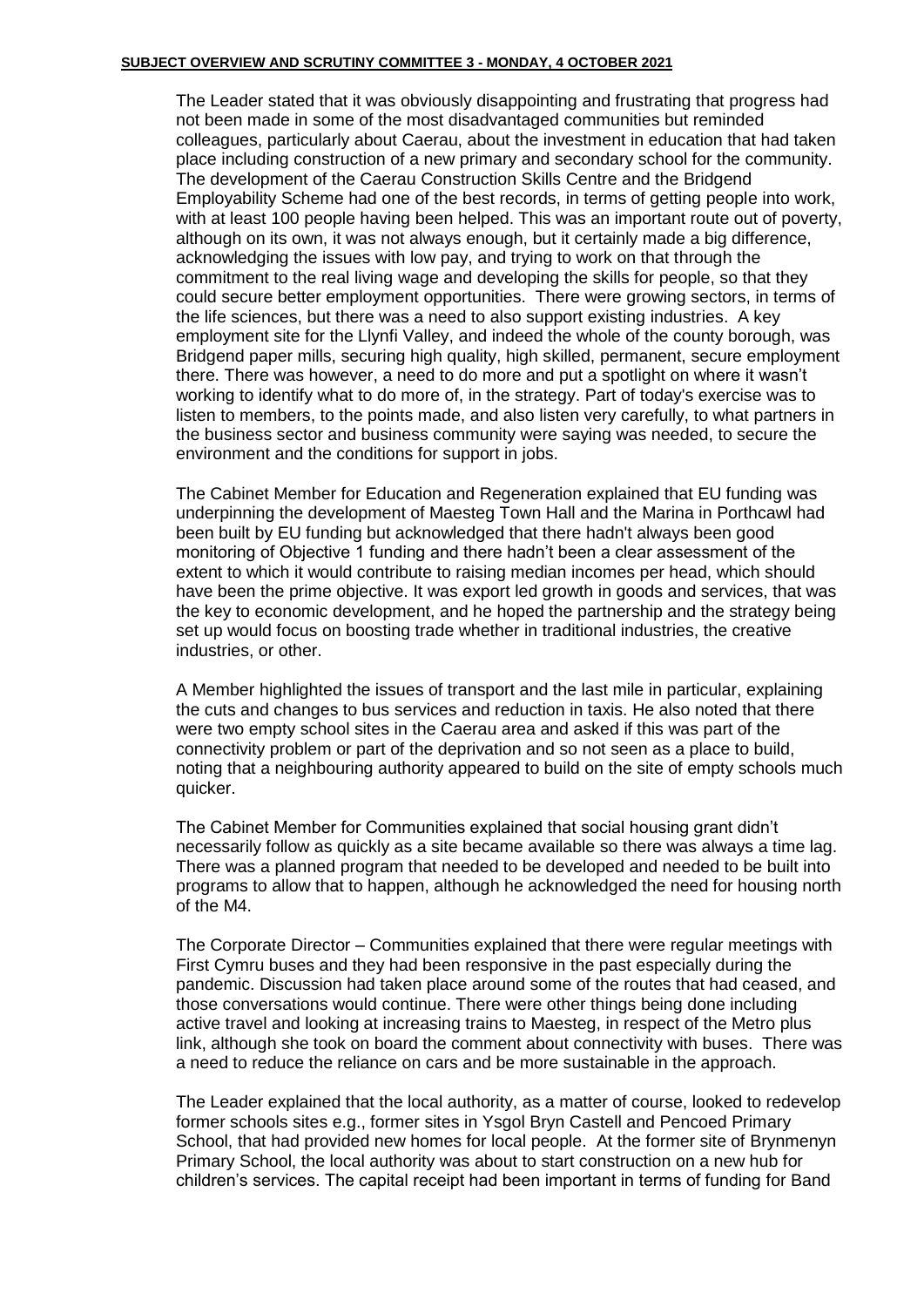A and band B schools and had also been a way of developing new homes. In terms of the Caerau sites, it was something that had been raised previously and the Leader would pick this up, but one of the difficulties was that there wasn't the same level of interest from developers as in other sites, although he was certainly prepared to make sure that the development was supported through, for example, considering providing the sites without any charge and also assisting any developers with securing funding through WG streams, that were sometimes available for Valleys' sites. Whilst the local authority had a track record of developing housing in the Valleys', the scheme was very heavily oversubscribed for social housing. In terms of the allocation of the social housing grant, in part it was a requirement from WG to target the areas and sites with the highest level of housing need and that was, at the moment, other places. That wasn't to say that there wasn't a housing need in Caerau, and a lot of housing need, but there were even higher levels of housing need elsewhere in the county borough. It was a good point and there were other sites across the borough that the local authority would need to revisit as part of the housing regeneration strategy and economic strategy as well.

A Member explained his question was linked to the previous comment on housing and explained he was trying to understand, on a practical level how the local authority could help fuel poverty through the green economy and the way houses were built e.g., the 14 eco homes built by Wales and West Housing Association in Brackla. The roofs themselves were photovoltaic panels, which he believed were made in Treforest. So, there were marvellous industries within the whole of the south east Wales region, but there didn't seem to be any encouragement to people, when they were building new houses, and would like to hear a bit more about how the Local Authority could work with developers to offer incentives to build the eco homes. If social housing could build them with the grant, then private developers should be able to build them. Therefore, it was understanding that whole sector better, the green economy and how this could link back to fuel poverty and give people a bit more money to spend in their pockets in the local economy.

The Corporate Director - Communities referred to the 2030 Decarbonisation Strategy for Bridgend, with a critical point of that being about energy use and trying to get to the net zero carbon position, not only for fuel poverty, but to decarbonise people's homes. There was quite a lot of work going on including retrofit to 19 schools across the borough, with regard to fuel costs, whether the mine water heat could heat the primary school in Caerau, the Tudor Estate, working with Valleys to Coast (V2C) to consider groundwater and air source heat pumps and using a private wire from a wind farm for reduced cost electricity, which was part of the Caerau scheme and looking at homes in Cornelly, to create a small district heat energy network there. In addition, the Bridgend District Heat Network scheme was currently being tendered for, with phase 1 to have a sustainable network that heated the Bridgend Life Centre, Bowls Hall and the Civic Offices.

It was a very early start on this work but Bridgend, compared to other local authorities in South Wales, were really leading the way with some of the low carbon heat technology. There was a desire to go further, in terms of the LDP strategy, with low carbon buildings and low carbon heating, being the norm for Bridgend moving forward. The local authority was mandated by WG, as a public sector, to get to net carbon zero by 2030, so there was a need to ensure that any new homes being built in Bridgend, adopted those low carbon heating schemes, and looked to be net carbon zero, in their build and materials. There was more that could be done to use locally sourced sustainable products, as well as using low carbon heat technologies and putting ULEV electrical charging points in houses. In conversations with house builders, in respect of the LDP, a number had asked what they could do to make their properties more attractive to buyers, with some moving towards those low carbon technologies and also in the materials they use, so those conversations were taking place with house builders about bringing those technologies forward, in respect of new housing. The more difficult piece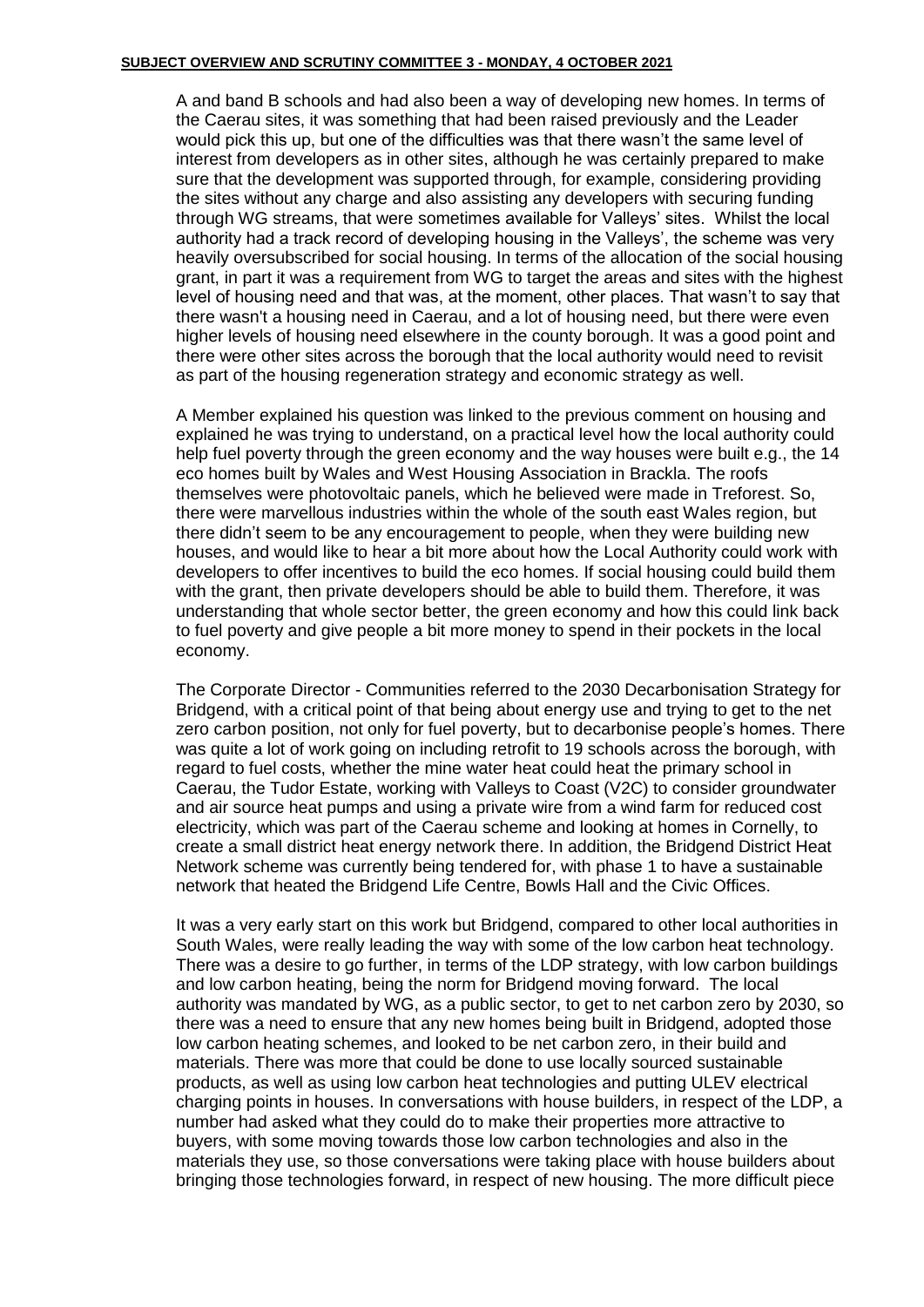was the old housing stock, with a large number of Victorian terraced houses across the borough.

The Member acknowledged that there were some great things in the pipeline, but the need was there now. There didn't seem to be any encouragement for people to invest in retrofitting their properties themselves. In terms of the social housing grant, he assumed that conditions were built in.

The Corporate Director - Communities confirmed that the local authority was working with RSL's, who all had decarbonisation strategies to make sure that everyone was on the same page and using the same techniques in order to get buy-in power, using consistent approaches.

A Member referred to the CCRCD, which had been mentioned and asked how could the perception be stopped that Bridgend would lose out because it was on the periphery of both City Deals, although it wasn't a member of the Swansea Bay growth deal.

The Head of Innovation and Cluster Development, CCRCD, acknowledged that Bridgend was a member the CCRCD and not the Swansea Bay growth deal. The CCRCD very much looked at all 10 local authorities collectively, in terms of the innovation and cluster strategies, there were those definite strengths within Bridgend, which were actually core to some of the clusters. This was very early work, on the cluster strategies, but what was wanted was to grow from positions of strength, so identifying those positions and building from them, was core to what was trying to be achieved. As a personal reflection, he agreed, that there was an opportunity, being sat between Swansea and Cardiff, particularly in respect of medical devices and diagnostics. There were incumbent businesses in Bridgend, with good transport links into Bridgend, from Swansea and Cardiff to draw on the very best talent. It was a surprise then that those businesses weren't growing and thriving, picking up some of the points about not potentially shouting about the strengths of Bridgend, because it was very commutable from Cardiff and Swansea, both of which had very strong advanced manufacturing, engineering and medical schools. The growth of that life sciences piece around Bridgend seemed to be quite a low hanging fruit, as it were, in the cluster strategy and something to work on immediately, on how to grow them.

The Cabinet Member for Education and Regeneration made the following points regarding the Cardiff Capital Region metro project:

- Proper recognition for Pyle Station in metro maps could build some confidence that the metro is going to benefit Bridgend.
- Metro stations and bus stops needed to have the same frequencies and fare deals.
- The Cardiff Capital Region metro project could assist with lobbying UK government for the further electrification of the South Wales main line.
- The ambition of reconnecting Porthcawl back to the train system could be achieved through integrating buses with trains.
- Brackla park and ride links and integrated transport could also serve some of the highly densely populated suburbs of Bridgend.

The Corporate Director – Communities advised that she provide a response to the Member about the school piece and education in the Valleys' and the Member about the vacancy school sites in Caerau. She thanked the external attendees for their contribution.

RESOLVED: That the Committee noted the work to date to develop an Economic Futures Framework for Bridgend County, including the interim findings based on stakeholder engagement and data analysis to